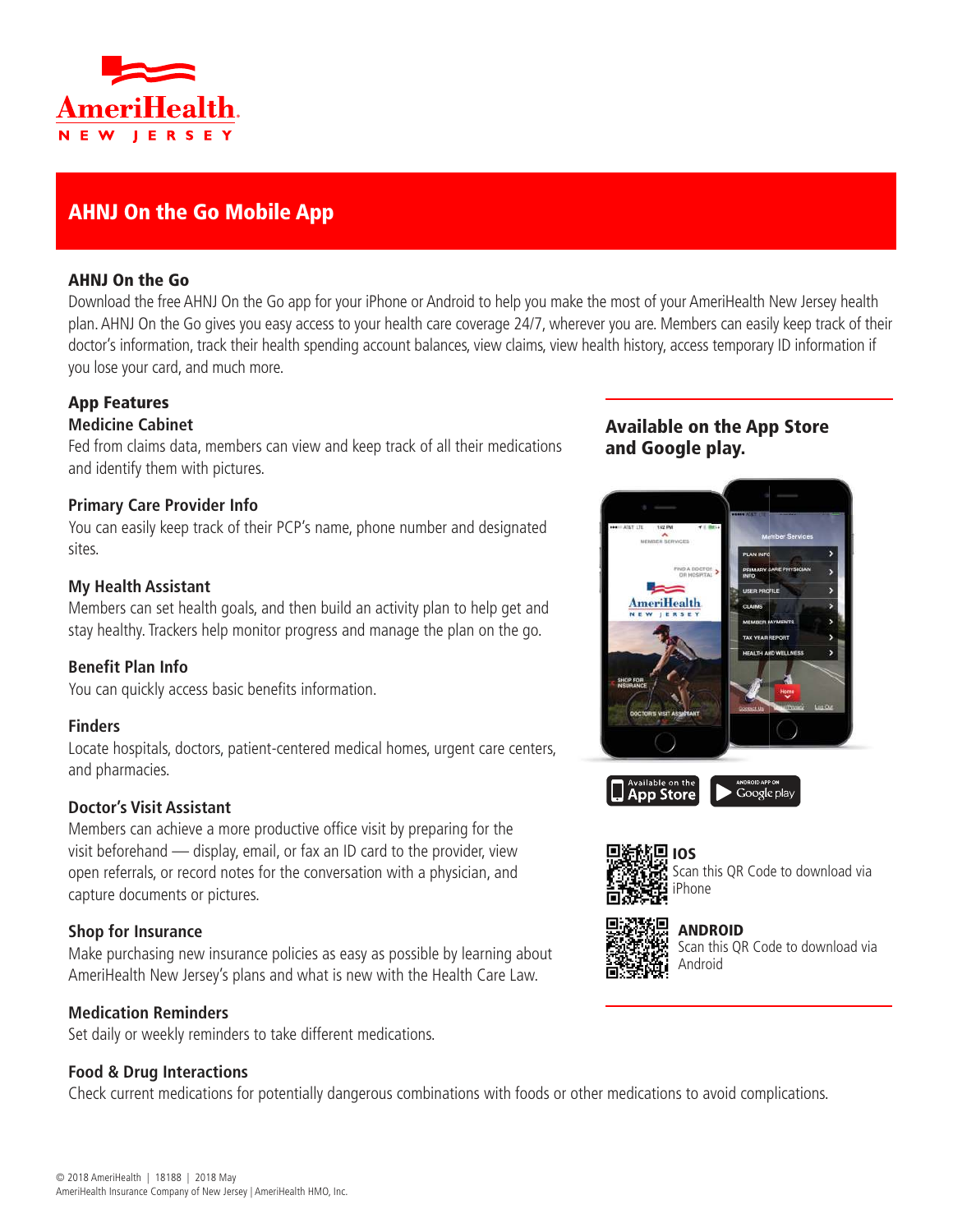

## Language Taglines and Nondiscrimination Notice

#### **Language Assistance Services**

**Spanish:** ATENCIÓN: Si habla español, cuenta con servicios de asistencia en idiomas disponibles de forma gratuita para usted. Llame al 1-800-275-2583 (TTY: 711).

**Chinese:** 注意:如果您讲中文,您可以得到免费的语言 协助服务。致电 1-800-275-2583。

**Korean:** 안내사항: 한국어를 사용하시는 경우, 언어 지원 서비스를 무료로 이용하실 수 있습니다. 1-800-275-2583 번으로 전화하십시오.

**Portuguese:** ATENÇÃO: se você fala português, encontram-se disponíveis serviços gratuitos de assistência ao idioma. Ligue para 1-800-275-2583.

#### **Gujarati: �ચના ૂ** : **જો તમે�જરાતી ુ બોલતા હો**, **તો િન**:**���ુ**

**ભાષા સહાય સેવાઓ તમારા માટ���લ�� છે**.

1-800-275-2583 કોલ કરો.

**Vietnamese:** LƯU Ý: Nếu bạn nói tiếng Việt, chúng tôi sẽ cung cấp dịch vụ hỗ trợ ngôn ngữ miễn phí cho bạn. Hãy gọi 1-800-275-2583.

**Russian:** ВНИМАНИЕ: Если вы говорите по-русски, то можете бесплатно воспользоваться услугами перевода. Тел.: 1-800-275-2583.

**Polish** UWAGA: Jeżeli mówisz po polsku, możesz skorzystać z bezpłatnej pomocy językowej. Zadzwoń pod numer 1-800-275-2583.

**Italian:** ATTENZIONE: Se lei parla italiano, sono disponibili servizi di assistenza linguistica gratuiti. Chiamare il numero 1-800-275-2583.

#### **Arabic:**

ملحوظة: إذا كنت تتحدث اللغة العربية، فإن خدمات المساعدة اللغوية متاحة لك بالمجان. اتصل برقم .1-800-275-2583

**French Creole:** ATANSYON: Si w pale Kreyòl Ayisyen, gen sèvis èd pou lang ki disponib gratis pou ou. Rele 1-800-275-2583.

**Tagalog:** PAUNAWA: Kung nagsasalita ka ng Tagalog, magagamit mo ang mga serbisyo na tulong sa wika nang walang bayad. Tumawag sa 1-800-275-2583.

**French:** ATTENTION: Si vous parlez français, des services d'aide linguistique-vous sont proposés gratuitement. Appelez le 1-800-275-2583.

**Pennsylvania Dutch:** BASS UFF: Wann du Pennsylvania Deitsch schwetzscht, kannscht du Hilf griege in dei eegni Schprooch unni as es dich ennich eppes koschte zellt. Ruf die Nummer 1-800-275-2583.

Hindi: <sup>ध्या</sup>न दें: यदि आप हिंदी बोलते हैं तो आपके लिए मुफ्त में भाषा सहायता सेवाएं उपलब्ध हैं। कॉल करें 1-800-275-2583।

**German:** ACHTUNG: Wenn Sie Deutsch sprechen, können Sie kostenlos sprachliche Unterstützung anfordern. Wählen Sie 1-800-275-2583.

**Japanese:** 備考:母国語が日本語の方は、言語アシス タンスサービス(無料)をご利用いただけます。 1-800-275-2583へお電話ください。

#### **Persian (Farsi):**

توجه: اگر فارسی صحبت می کنيد، خدمات ترجمه به صورت رايگان برای شما فراھم می باشد. با شماره 1-800-275-2583 تماس بگيريد .

**Navajo:** Díí baa akó nínízin: Díí saad bee yáníłti'go Diné Bizaad, saad bee áká'ánída'áwo'déé', t'áá jiik'eh. Hódíílnih koji' 1-800-275-2583.

**Urdu:** توجہ درکارہے: اگر آپ اردو زبان بولتے ہيں، تو آپ کے لئے مفت ميں زبان معاون خدمات دستياب ہيں۔ کال کريں .1-800-275-2583

**Mon-Khmer, Cambodian**: សូ�េ��្តចប់�រ�មណ៍ ៖ ប្រសិនបើអ្នកនិយាយភាសាមន-ខ្មែរ ឬភាសាខ្មែរ នោះ ជំនួយផ្នែកភាសានឹងមានផ្តល់ជូនដល់លោកអ្នកដោយឥត គិតៃថ្ល។ ទូរសពទេទេលខ 1-800-275-2583។